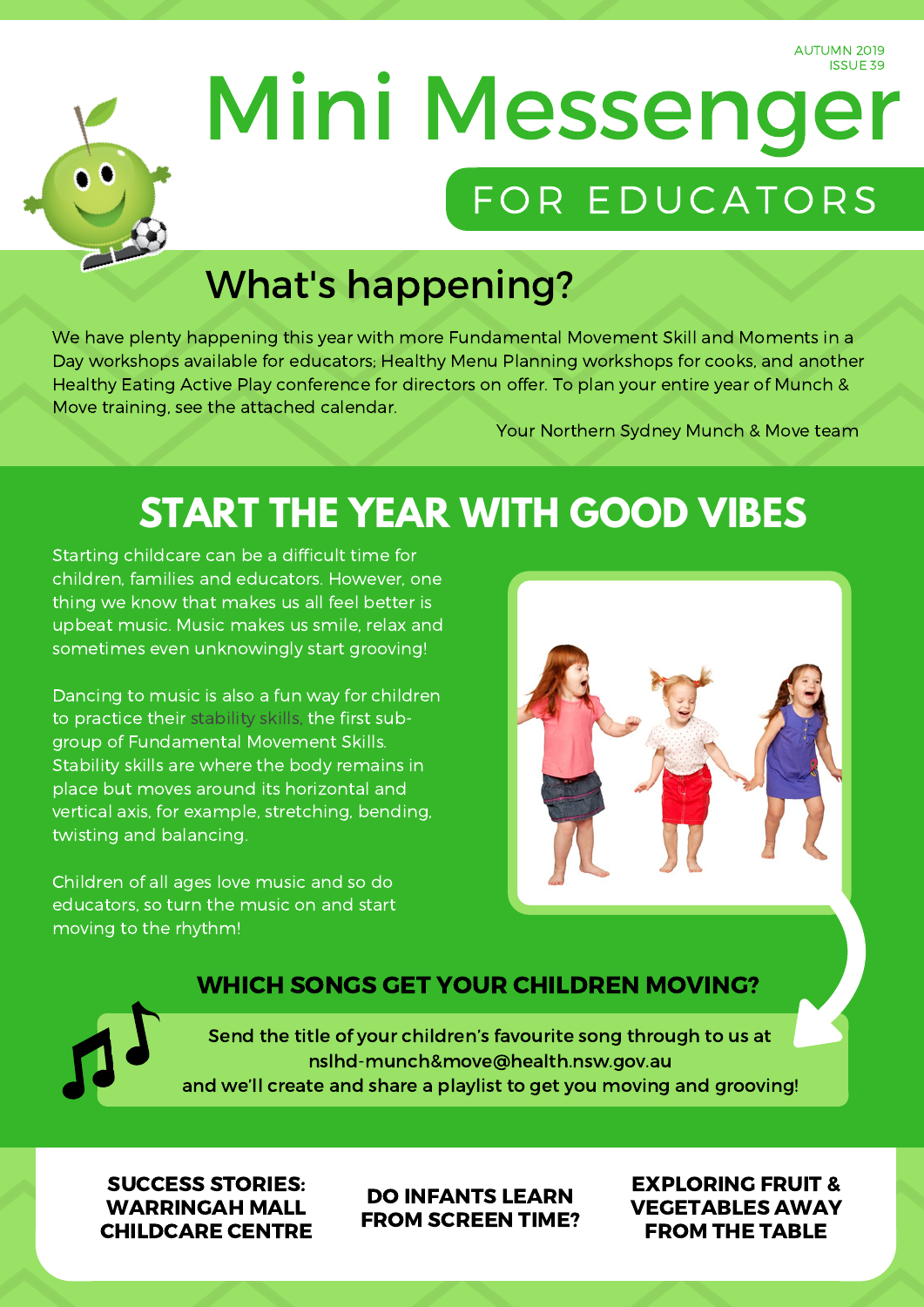



#### Dear Farmers.

We are the Lions from Warringah Mall Child care centre and we want to help upu.

Thank you for our fruit, vegetables and fovourite clinners. We love you!

we will try to help you by sending you water, selling our ad tays to get morey to give you and have a juice and cupcake Stand at kindy.

We really hope rain comes and we will<br>do a rain dance for you today.

Good luck, we are thinking of you. A PLO Lots and lots of love, **SY W** 

 $11h$ 

The Lions **KEINA** 

TYIPI

## **WARRINGAH MALL CHILDCARE CENTRE**

#### SUCCESS STORIES

Munch & Move has inspired our service to have many discussions about healthy food choices and where our food comes from. These discussions led to the children in the pre-school room showing concern for our farmers as they had been exposed to articles and news coverage about the drought.

We decided we wanted to help and came up with a plan. We discussed ideas that would take place over a week and made our families aware that the 3rd of September would be the start of our FARMERS WEEK. The children decided that a juice sale and lemonade stand would take place on Monday, a toy sale on Tuesday, a bake sale Wednesday, an art sale Thursday and a party to end the week where we would all dress up as farmers! The Lions were eager to let the farmers know that we wanted to help them so we decided to write them a letter and thank them for all the yummy food they provide us with! Finally we added some dancing into our allocated Munch & Move times as the Lions were adamant that their dancing would help rain come.

The Lions had a great time taking part in all the experiences planned and were so enthusiastic about the idea of helping our farmers. It was a successful week and the Lions were able to raise an impressive \$436!

Munch & Move is one of our favourite times of the day and it's experiences like these that arise and make this part of our program even more special!

- Director Marie Stojanovic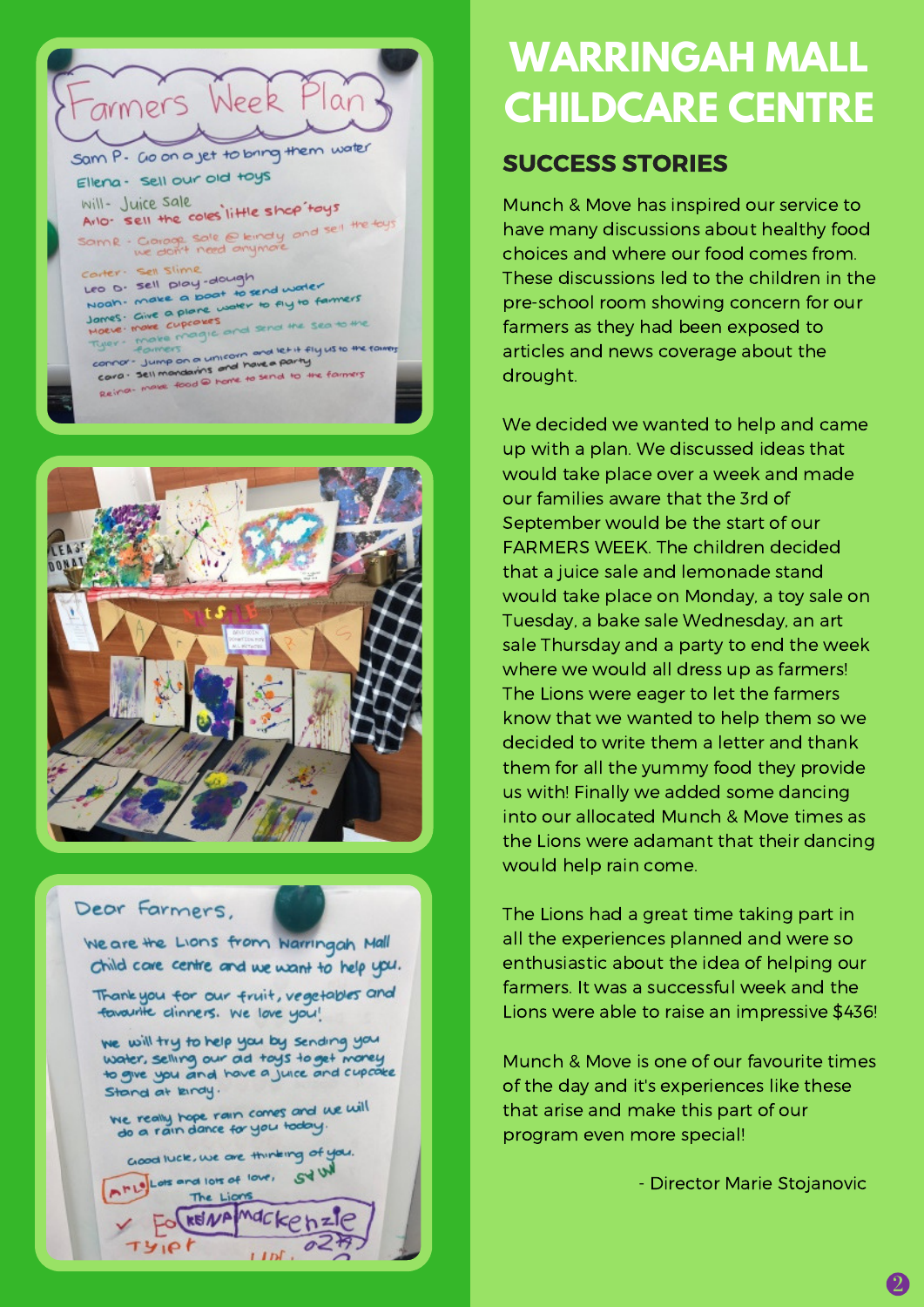

# **DO INFANTS LEARN FROM SCREEN TIME?**

In recent times there has been a lot of research into the impact and learning potential of screen-based media for infants, toddlers and pre-schoolers.

While the research continues, there is currently very little evidence that children under 2-3 years learn from screen media. At this age, most learning comes from interaction with others, playing with toys and exploration of their surroundings.

#### WHAT'S THE CURRENT **NATIONAL** RECOMMENDATION?

For children 2-5 years no more than 1hr of screen time per day is recommended

For infants 0-2 years, no screen time is recommended

For more information, check out the 24hr Movement Guidelines (Birth to 5yrs) at [www.health.gov.au](http://www.health.gov.au/internet/main/publishing.nsf/Content/npra-0-5yrs-brochure)

Children under 2-3yrs will respond to changes in colours and shapes, but are usually unable to follow and learn from storylines within TV shows, movies, or video games. Care should be taken with background television as it can distract them from play and the important learning opportunities that come from this.

### **TIPS FOR THE NURSERY ROOM**

Turn off the TV in the background, even if it is only displaying photos

Turn the music on, research shows this encourages brain development, in particular language skills

Read books together, as with music, books help develop language skills.